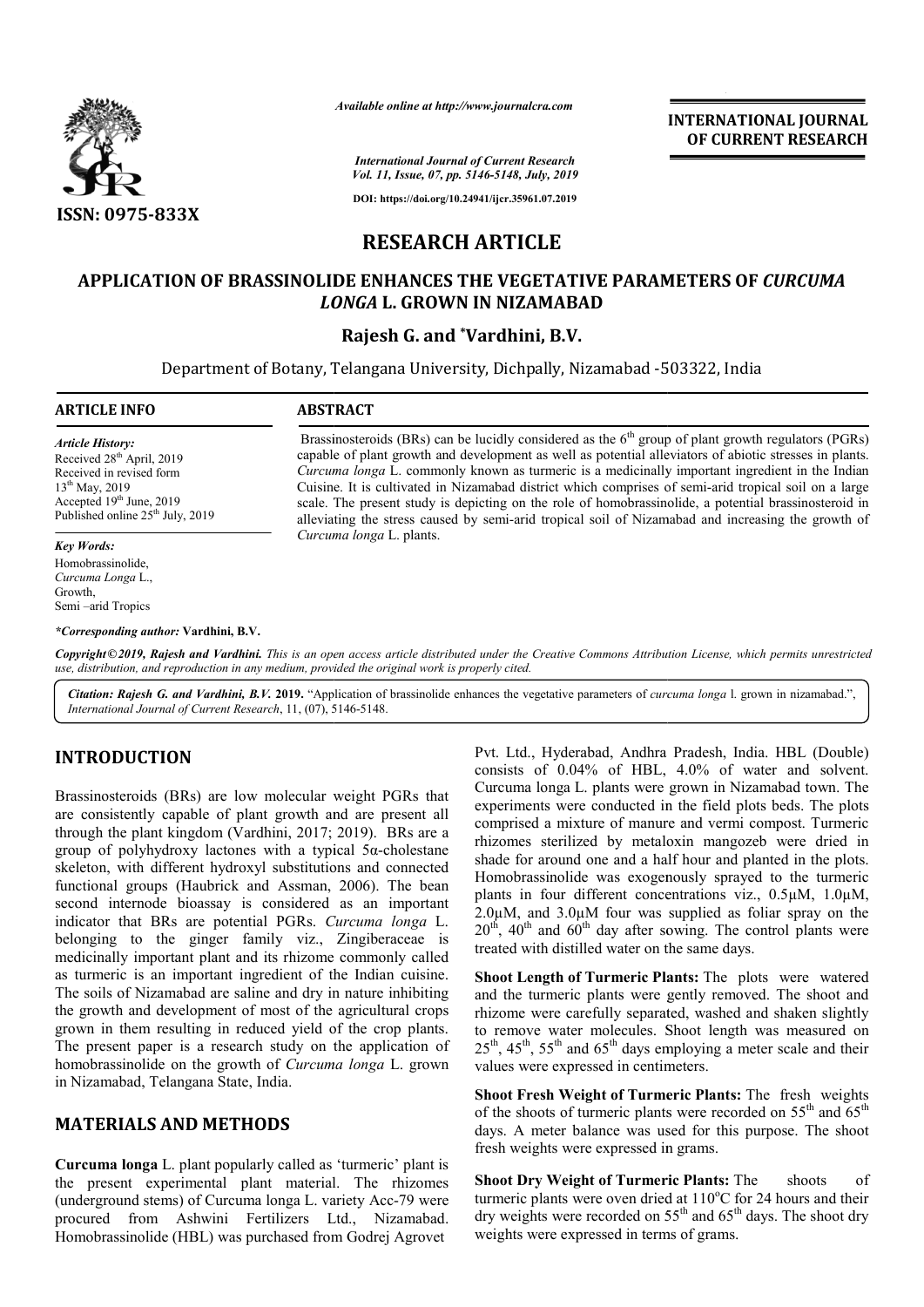| Treatment              | $25^{\text{th}}$ Dav | $45^{\text{th}}$ Dav | $55^{\text{th}}$ Day | $65^{\rm m}$<br>Dav |  |
|------------------------|----------------------|----------------------|----------------------|---------------------|--|
| Control                | $25.4 \pm 1.529$     | $31.4 \pm 0.678$     | $37.42 \pm 1.123$    | $49.2 \pm 2.463$    |  |
| $0.5$ uM HBL           | $27.9 \pm 1.233$     | $43.4 \pm 1.43$      | $63.5 \pm 1.20$      | $75.2 \pm 0.219$    |  |
| 1.0 <sub>u</sub> M HBL | $33.0 \pm 1.251$     | $45.26 \pm 1.413$    | $65.2 \pm 2.254$     | $86.2 \pm 1.363$    |  |
| $2.0\mu M$ HBL         | $33.4 \pm 2.291$     | $47.4 \pm 1.246$     | $69.3 \pm 2.202$     | $91.5 \pm 1.112$    |  |
| 3.0uM HBL              | $37.9 \pm 2.321$     | $49.3 \pm 1.271$     | $73.7 \pm 2.012$     | $97.2 \pm 1.245$    |  |

| Table 1. Effect of homobrassinolide on the shoot length of Curcuma longa |  |  |  |
|--------------------------------------------------------------------------|--|--|--|
|--------------------------------------------------------------------------|--|--|--|

The values are Mean  $\pm$  SE ( $n = 5$ ); mean followed by the same alphabet in a column is not significantly different at  $p=0.05$  according to Post Hoc test.

|  |  |  |  |  |  |  |  | Table 2. Effect of homobrassinolide on the shoot fresh and dry weights of <i>Curcuma longa</i> |  |  |
|--|--|--|--|--|--|--|--|------------------------------------------------------------------------------------------------|--|--|
|--|--|--|--|--|--|--|--|------------------------------------------------------------------------------------------------|--|--|

|                 | Shoot Weight on 55 Day             |                                   | Shoot Weight on 65 Day             |                                   |  |  |
|-----------------|------------------------------------|-----------------------------------|------------------------------------|-----------------------------------|--|--|
| Treatment       | Shoot fresh weight $(gm/fr.wt.)^*$ | Shoot dry weight $(gm/dry.wt.)$ * | Shoot fresh weight $(gm/fr.wt.)^*$ | Shoot dry weight $(gm/dry.wt.)$ * |  |  |
| Control         | $4.23 \pm 0.910$                   | $2.39\pm0.28$                     | $12.08 \pm 0.728$                  | $4.63 \pm 0.251$                  |  |  |
| $0.5\mu$ M HBL  | $7.25 \pm 0.325$                   | $3.92 \pm 0.044$                  | $17.74 \pm 0.261$                  | $8.59 \pm 0.421$                  |  |  |
| $1.0\mu$ M HBL  | $8.95 \pm 0.224$                   | $4.32 \pm 0.526$                  | $18.06 \pm 0.347$                  | $8.99 \pm 0.612$                  |  |  |
| $2.0 \mu M$ HBL | $9.85 \pm 2.489$                   | $5.02 \pm 0.595$                  | $20.74 \pm 2.006$                  | $9.65 \pm 1.159$                  |  |  |
| $3.0 \mu M$ HBL | $10.96 \pm 2.321$                  | $6.05 \pm 0.236$                  | $23.02 \pm 2.110$                  | $10.22 \pm 1.012$                 |  |  |

The values are Mean  $\pm$  SE ( $n = 5$ ); mean followed by the same alphabet in a column is not significantly different at  $p=0.05$  according to Post Hoc test.

**Table 3. Effect of homobrassinolide on the number of leaves per plant of** *Curcuma longa*

| Number of Leaves per Plant |                      |               |                      |  |  |  |  |
|----------------------------|----------------------|---------------|----------------------|--|--|--|--|
| Treatment                  | $25^{\text{th}}$ Day | $45th$ Day    | $65^{\text{th}}$ Day |  |  |  |  |
| Control                    | $8\pm0.01$           | $9 \pm 0.03$  | $10\pm0.02$          |  |  |  |  |
| $0.5\mu$ M HBL             | $9 \pm 0.04$         | $10 \pm 0.01$ | $11\pm0.01$          |  |  |  |  |
| 1.0µM HBL                  | $10 \pm 0.01$        | $11\pm0.02$   | $12\pm0.02$          |  |  |  |  |
| $2.0 \mu M$ HBL            | $11 \pm 0.03$        | $12 \pm 0.01$ | $13\pm0.01$          |  |  |  |  |
| 3.0uM HBL                  | $12 \pm 0.2$         | $13 \pm 0.02$ | $14\pm0.03$          |  |  |  |  |

The values are means  $\pm$ SE ( $n = 5$ ); mean followed by the same alphabet in a column is not significantly different at  $p=0.05$  according to Post Hoc test.

| Table 4. Effect of homobrassinolide on the total leaf area per plant of <i>Curcuma longa</i> |  |  |  |  |  |
|----------------------------------------------------------------------------------------------|--|--|--|--|--|
|----------------------------------------------------------------------------------------------|--|--|--|--|--|

| Leaf area $(sq.cm)^{2*}$ |                    |                    |                   |  |  |  |
|--------------------------|--------------------|--------------------|-------------------|--|--|--|
| Treatment                | $25th$ Day         | $45th$ Day         | $65th$ Day        |  |  |  |
| Control                  | $248.2 \pm 21.22$  | $262.23 \pm 21.41$ | $281.1 \pm 12.91$ |  |  |  |
| $0.5\mu M$ HBL           | $261.5 \pm 17.211$ | $285.9 \pm 19.21$  | $308.1 \pm 11.21$ |  |  |  |
| $1.0\mu$ M HBL           | $284.2 \pm 22.426$ | $308.8 \pm 46.31$  | $321.5 \pm 31.62$ |  |  |  |
| $2.0\mu M$ HBL           | $316.4 \pm 12.45$  | $338.3 \pm 21.22$  | $362 \pm 22.34$   |  |  |  |
| 3.0uM HBL                | $335.2 \pm 22.24$  | 358.9±17.24        | $385.5 \pm 30.41$ |  |  |  |

The values are means  $\pm$ SE (*n* = 5); mean followed by the same alphabet in a column is not significantly different at *p*=0.05 according to Post Hoc test.

**Foliage of Turmeric Plant:** The foliage of turmeric plants in terms of number of leaves per plant was recorded on  $25<sup>th</sup>$ ,  $45<sup>th</sup>$ and  $65<sup>th</sup>$  day.

**Leaf Area Per Plant:** The leaf area per plant was recorded on  $35<sup>th</sup>$ ,  $45<sup>th</sup>$ ,  $55<sup>th</sup>$  and  $65<sup>th</sup>$  day. The LI –COR Model LI 3000 Portable Leaf Area Meter was used for measuring leaf area of turmeric plant. The leaf area was multiplied by total number of leaves to calculate total leaf area per plant. On the  $65<sup>th</sup>$  day 3µM concentration showed 50.89% enhancement compared to untreated controls (Table 2). The dry weight of turmeric shoots also gradually increased as the concentration of applied homobrassinolide increased from 0.5  $\mu$ M to 3.0  $\mu$ M (Table 2). The highest enhancement recorded by application of  $3.0 \mu M$ on the  $55<sup>th</sup>$  and  $65<sup>th</sup>$  day compared to control plants is 30.66% and 50.59% respectively. The effect of homobrassinolide the number of leaves per turmeric plant and total leaf area per turmeric plant are shown in Table 3. Application of all concentrations of homobrassinolide proved to be highly effective in increasing the number of leaves per plant though 3.0µM concentration was found to be most stimulatory. The influence of 3.0  $\mu$ M, 2.0  $\mu$ M, 1.0  $\mu$ M and 0.5  $\mu$ mM on the total leaf area of turmeric plant is shown in Table - 4. Foliar supplementation of four different concentrations of homobrassinolide increased the total leaf area of turmeric plants compared to untreated control plants on all recorded days  $(25<sup>th</sup>, 45<sup>th</sup>$  and  $65<sup>th</sup>$ ).

The results presented are the mean values of 5 replicates. The data analyses were carried out using one-way analysis of variance (ANOVA) followed by Post Hoc Test (Multiple Comparisons) using SPSS (SPSS Inc., Chicago, IL, USA). The differences were considered significant if  $p$  was  $\leq 0.05$ . The mean values were compared and lower case letters are used in figures/table to highlight the significant differences between the treatments.

### **DISCUSSION**

Supplementation of four different concentrations of homobrassinolide as foliar spray exhibited increased shoot length, fresh and dry weights of turmeric plants grown in Nizamabad district. BRs are novel type of PGRs having the potential to enhance plant growth and development. Yang and Li (1999) gave an insight on BR-transgenic mutant defective in cell elongation and cellular organizations during both root and shoot development in *Lactuca sativa*. Supplementation of 24 epibrassinolide to the media resulted in stem elongation of sweet pepper (Franck-Duchenne *et al*., 1998). Seed treatment and foliar application of brassinolide at 0.05, 0.1 & 0.2 ppm resulted in significant increase in growth of tomato (*Lycopersicon esculentum* L.) in terms of length, fresh and dry weight of shoots (Nafie and El-Khallal, 2002). Exogenous supplementation of homobrassinolide to turmeric plants grown in Nizamabad district showed improved foliar growth in terms